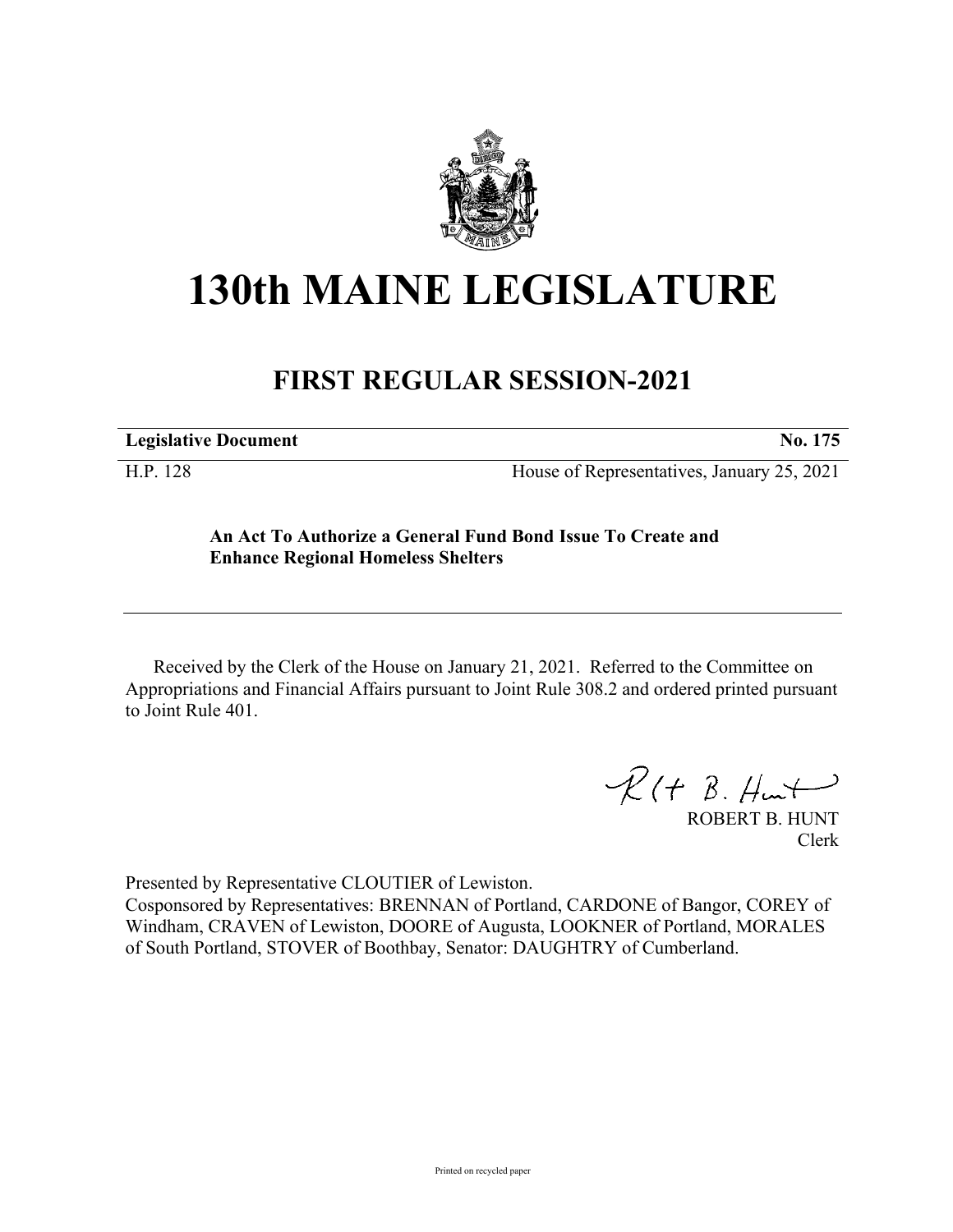**Preamble.** Two thirds of both Houses of the Legislature deeming it necessary in 2 accordance with the Constitution of Maine, Article IX, Section 14 to authorize the issuance 3 of bonds on behalf of the State of Maine to provide funds as described in this Act,

4 **Be it enacted by the People of the State of Maine as follows:**

5 **Sec. 1. Authorization of bonds.** The Treasurer of State is authorized, under the 6 direction of the Governor, to issue bonds in the name and on behalf of the State in an 7 amount not exceeding \$50,000,000 for the purposes described in section 5 of this Act. The 8 bonds are a pledge of the full faith and credit of the State. The bonds may not run for a 9 period longer than 10 years from the date of the original issue of the bonds.

10 **Sec. 2. Records of bonds issued; Treasurer of State.** The Treasurer of State 11 shall ensure that an account of each bond is kept showing the number of the bond, the name 12 of the successful bidder to whom sold, the amount received for the bond, the date of sale 13 and the date when payable.

14 **Sec. 3. Sale; how negotiated; proceeds appropriated.** The Treasurer of State 15 may negotiate the sale of the bonds by direction of the Governor, but no bond may be 16 loaned, pledged or hypothecated on behalf of the State. The proceeds of the sale of the 17 bonds, which must be held by the Treasurer of State and paid by the Treasurer of State 18 upon warrants drawn by the State Controller, are appropriated solely for the purposes set 19 forth in this Act. Any unencumbered balances remaining at the completion of the project 20 in this Act lapse to the Office of the Treasurer of State to be used for the retirement of 21 general obligation bonds.

22 **Sec. 4. Interest and debt retirement.** The Treasurer of State shall pay interest 23 due or accruing on any bonds issued under this Act and all sums coming due for payment 24 of bonds at maturity.

25 **Sec. 5. Disbursement of bond proceeds from General Fund bond issue.** The 26 proceeds of the sale of the bonds authorized under this Act must be expended as designated 27 in the following schedule under the direction and supervision of the agencies and entities 28 set forth in this section.

## 29 **MAINE STATE HOUSING AUTHORITY**

30 Provides funds to create and enhance regional homeless shelters.

31

Total \$50,000,000 \$50,000,000 \$50,000,000 \$50,000,000 \$50,000 \$50,000 \$50,000 \$50,000 \$50,000 \$50,000 \$50,000 \$

31 **Sec. 6. Contingent upon ratification of bond issue.** Sections 1 to 5 do not become effective unless the people of the State ratify the issuance of the bonds as set forth in this Act. 32 33 34

35 **Sec. 7. Appropriation balances at year-end.** At the end of each fiscal year, all 36 unencumbered appropriation balances representing state money carry forward. Bond 37 proceeds that have not been expended within 10 years after the date of the sale of the bonds 38 lapse to the Office of the Treasurer of State to be used for the retirement of general 39 obligation bonds.

40 **Sec. 8. Bonds authorized but not issued.** Any bonds authorized but not issued 41 within 5 years of ratification of this Act are deauthorized and may not be issued, except 42 that the Legislature may, within 2 years after the expiration of that 5-year period, extend